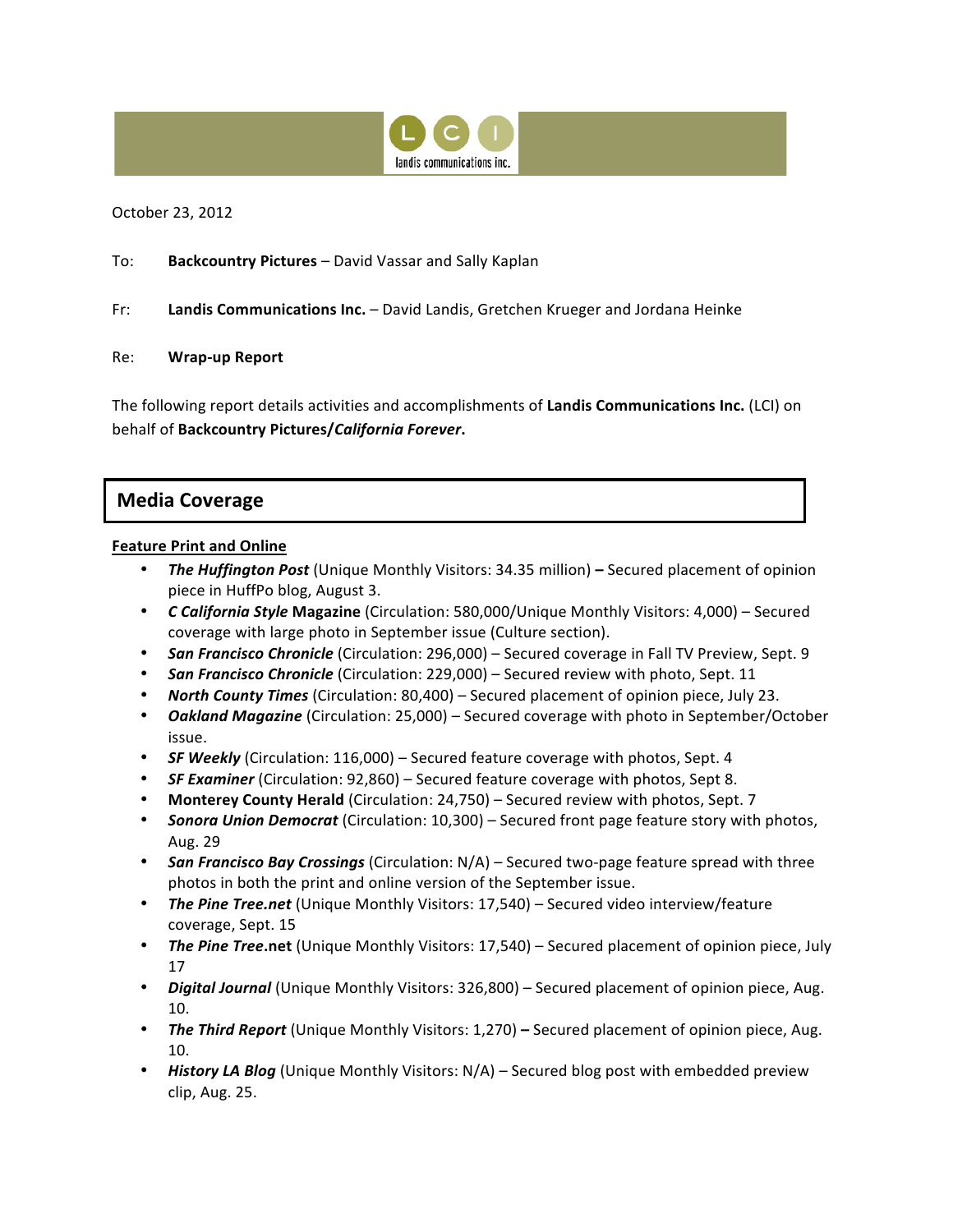- **Funorangecountyparks.com** (Unique Monthly Visitors: 8,000) Secured blog post, Aug. 30.
- **Antelope Valley Press** (Circulation: 19,000) Secured column mention, Sept. 7.
- **Calaveras Enterprise** (Circulation: 27,000) Secured coverage with photo, Aug. 31.
- **The City Project** (Unique Monthly Visitors: about 220) Secured coverage with a photo, Sept. 6.
- **OurExcellentAdventures.com** (Unique Monthly Visitors: n/a) Secured brief mention, Sept. 3 with trailer.

## **Broadcast**

- The California Report Magazine Show/KQED (Weekly Listeners: 567,000. Syndicated radio show carried by more than 30 public radio stations across California) – Secured interview, aired on August 31 and through weekend. Times varied by station.
- Air Talk with Larry Mantle/KPCC (Weekly Listeners: 165,000) Secured radio interview, Sept. 3.
- **Good Day Sacramento/KMAX** (Daily Nielsen rating: 2.1) Secured live on-camera interview with morning anchors of TV news station, aired Sept. 3 in the 8 am news hour.
- *Comcast Newsmakers* (Daily viewers:  $n/a$ ) Secured interview airing on rotation on Channel 104 as of August 16.
- **Treehuggers International/KBZT-FM, San Diego (Listeners: n/a) Secured interview with** Tommy Hough, aired on August 26 and streamed online.
- **Hill and Dale Show** (Weekly listeners: 5,000) Secured live interview on LA Talk Radio, Sept. 12.
- Manzanita Voices (weekly listeners:  $n/a$ ) Coordinated taped interview with Sally, aired Sept. 9.

### **Screenings/Calendar Listings Print and Online**

- **San Francisco Bay Guardian** (Circulation: 135,000) Secured coverage of screening with photo, Sept. 5.
- **Marin Independent Journal** (Circulation: 27,027) Secured coverage of screening in print and online, Sept. 7.
- **Marin Magazine** (Circulation: 36,000) Secured coverage of screening, Sept. issue.
- **SFGATE.com** (Unique Monthly Visitors: 2.8 million) Secured event listing for Aug. 3 Cal Academy programming, July 19
- **Bay Nature.org** (Unique Monthly Visitors: 5,768) Secured event listing of San Rafael programming, July 12.
- **CBS San Francisco** (Unique Monthly Visitors: 313,200) Secured event listing of Cal Academy programming, July 12
- **San Jose Mercury News** (Unique Monthly Visitors: 1.38 million) Secured event listing for Aug. 3 Cal Academy programming, July.
- The Bay Citizen (Unique Monthly Visitors: 19,366) Secured coverage of screening, Sept. 18.
- LA.com (Unique Monthly Visitors: 63,200) Secured coverage of Sony screening, July.
- **Pacific Sun** (Circulation: 22,000) Secured event listing of San Rafael programming, September 7.
- Marinmagazine.com (Unique Monthly Visitors: 7,776) Secure coverage of Cal Academy programming, July 12.
- **Eventful.com** (Unique Monthly Visitors: 1.5 million) Secured event listing for Sony screening, July.
- **Eventful.com** (Unique Monthly Visitors: 1.5 million) Secured event listing for Aug. 3 Cal Academy programming, July.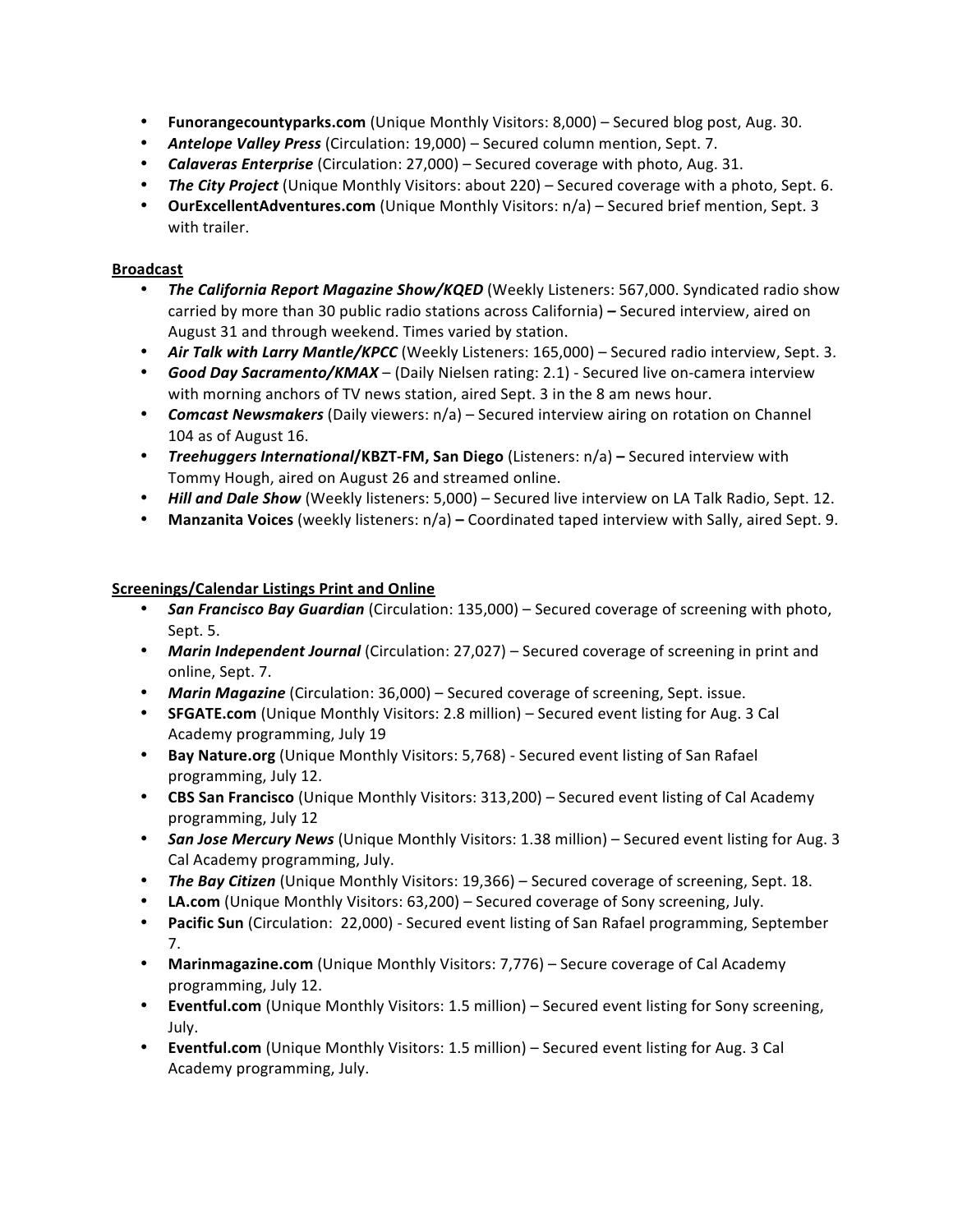- **Eventful.com** (Unique Monthly Visitors: 1.5 million) Secured event listing for Aug. 18/19 Cal Academy programming, July.
- **Zevents.com** (Unique Monthly Visitors: 1.13 million) Secured event listing for Sony screening, July.
- **Zevents.com** (Unique Monthly Visitors: 1.13 million) Secured event listing for Aug. 3 Cal Academy programming, July.
- **Zevents.com** (Unique Monthly Visitors: 1.13 million) Secured event listing for Aug. 18/19 Cal Academy programming, July.
- Utsandiego.com (Unique Monthly Visitors: 567,000) Secured event listing for SDNHM screening, July.
- **Daybook.com** (Unique Monthly Visitors: 1,000) Secured event listing for Aug. 3 Cal Academy programming, July.
- Daybook.com (Unique Monthly Visitors: 1,000) Secured event listing for Aug. 18/19 Cal Academy programming, July.
- **TreehuggersIntl.com** (Unique Monthly Visitors: 1,000) Secured feature article, Aug.
- Air talk with Larry Mantle (Unique Monthly Visitors: 97,365) Advance promo for interview, Aug. 30.
- **KPCC/Crawford Family Forum** (Unique Monthly Visitors: 97,365) Event listing for forum, Aug. 12
- **Tiburon TV.com** (Unique Monthly Visitors: n/a) Secured event listing, September 5.
- **Roadrunner.com** (Unique Monthly Visitors: 1.9 million) Preview of Monterey County Herald story, Sept. 8.
- Berkeleyside.com (Unique Monthly Visitors: 11,000) Event listing for Horace Albright lecture, Sept. 7.
- **CBSSacramento/sacramento.cbslocal.com** (Unique Monthly Visitors: 371,594) Sept. 3 interview posted online.
- **Hill and Dale/latalkradio.com** (Unique Monthly Visitors: 5,000) Advance promo for upcoming interview, Sept. 5
- **Creativeplanetnetwork.com** (Unique Monthly Visitors: 18,417) Advance listing for show, June 14.
- **CalAcademy.org** (Unique Monthly Visitors: 63,838) Secured event listing, Aug.

# **Distributed Press Releases via Business Wire**

Long lead online postings on 6/5/12: 352 Short lead online postings for CA only on 8/1/12: 367 Short lead online postings for national on  $9/10/12$ : 362 **Highlights from Three Distributions:** 

# **National**

- Yahoo! Finance (Unique Monthly Visits: 129.5 million)
- MarketWatch (Unique Monthly Visits: 14.2 million)
- International Business Times (Unique Monthly Visits: 2 million)
- Boston Globe (Unique Monthly Visits: 8.7 million)

# **San Francisco Market**

- SFGate.com (Unique Monthly Visits: 9.4 million)
- San Jose Mercury News (Unique Monthly Visits: 3 million)
- Contra Costa Times (Unique Monthly Visits: 650,200)
- Inside Bay Area (Unique Monthly Visits: 500,000)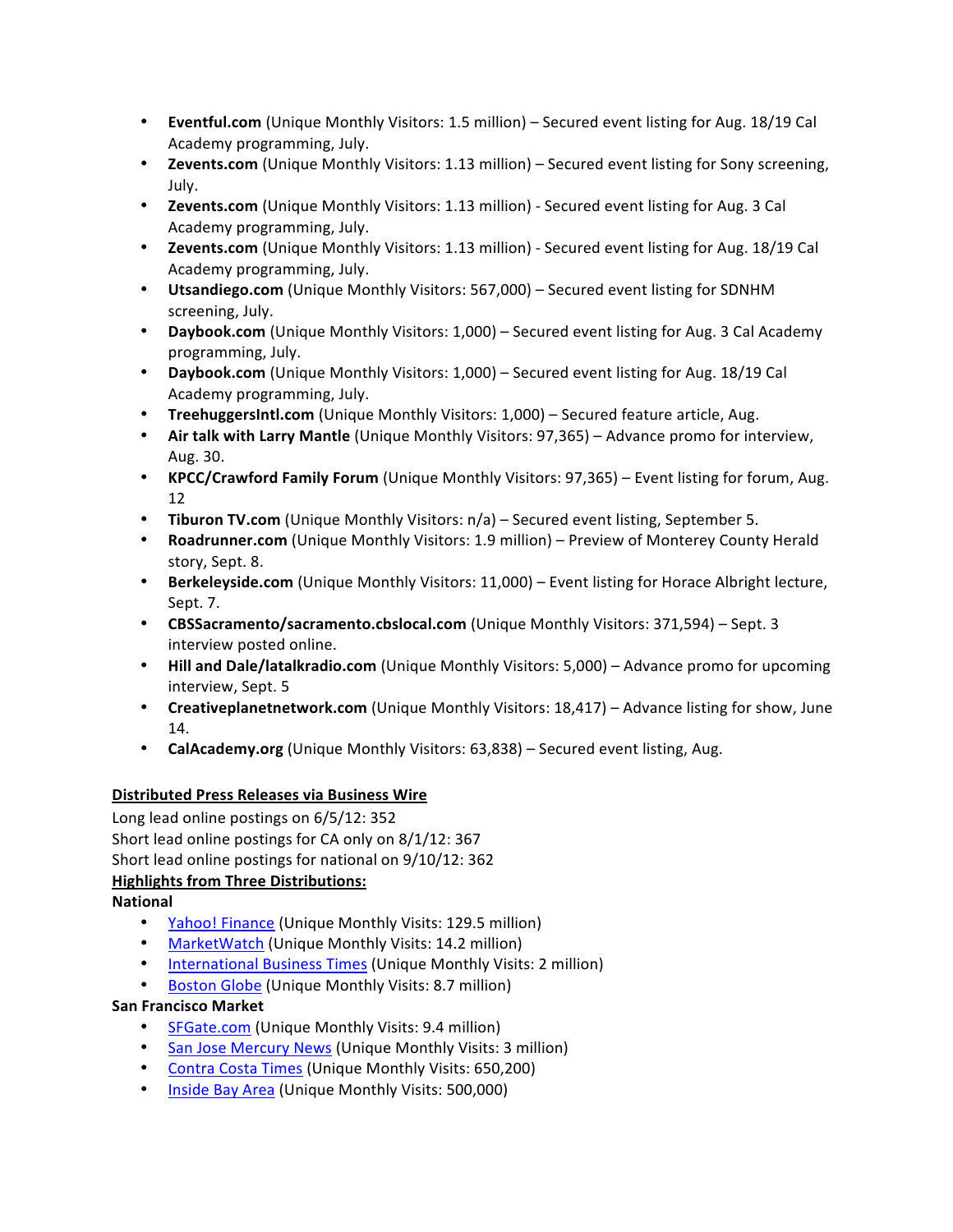- KGO-TV San Francisco (Unique Monthly Visits: 7.9 million)
- San Luis Obispo Tribune (Unique Monthly Visits: 194,000)
- Santa Cruz Sentinel (Unique Monthly Visits: 536,000)
- Oakland Tribune (Unique Monthly Visits: 605,000)

### **Southern California**

- **Press Enterprise (Unique Monthly Visits: 1 million)**
- Sign On San Diego (Unique Monthly Visits: 2.2 million)
- San Bernardino Sun (Unique Monthly Visits: 250,000)
- CBS 2/KCAL 9 Los Angeles (Unique Monthly Visits: 5,700)

#### **Sacramento Market**

Sacramento Bee (Unique Monthly Visits: 2.8 million)

#### **Tweets/Social Media Response from Partner Organizations**

- **Angel Island Conservancy**
	- Included in June 8 blog entitled, "Exciting Updates on *California Forever*" (www.angelisland.org/2012/06/exciting-updates-for-california-forever/).
	- $\circ$  Included on September 9 blog entitled, "Support Angel Island Conservancy Join us for a Special Screening of *California Forever*" – (http://angelisland.org/2012/09/supportangel-island-conservancy-join-us-on-september-9th-for-a-special-screening-ofcalifornia-forever/)
- **Anza Borrego Foundation**
	- o Blog post on special screening of *California Forever*, July 31.
- **California Mwananchi**
	- o Blog post entitled, "*California Forever*: Why State Parks Matter," posted on September 25.
- **California State Parks Foundation**
	- o Numerous Facebook mentions.
	- $\circ$  Included in Parkland newsletter.
	- o *California Forever* synopsis and air dates posted in blog post on July 18.
- **California Parks & Recreation Society**
	- o Posted about the film in Parks Make Life Better! Facebook page, June 7.
	- $\circ$  Announcement in the June 18 edition of weekly electronic newsletter P&R Weekly.
	- o Included on the home page of website (www.cprs.org).
- **The City Project**
	- $\circ$  Posted coverage with a photo, Sept. 6.
- **Daily Hiker**
	- $\circ$  Posted blog entitled, "Preview of California State Parks Film" on April 13.
- **Friends of Palomar Mountain State Park**
	- $\circ$  Notice on website's homepage: http://www.friendsofpalomarsp.org/
	- o Link to Cal4ever.com on "Videos" page.
- **Friends of Allensworth**
	- Blog post entitled, "California Forever premieres on PBS," posted on September 5.
- **Go Calaveras** 
	- Blog post entitled, "Watch This: *California Forever* on PBS" posted in September.
- **Gold Discovery Park Association**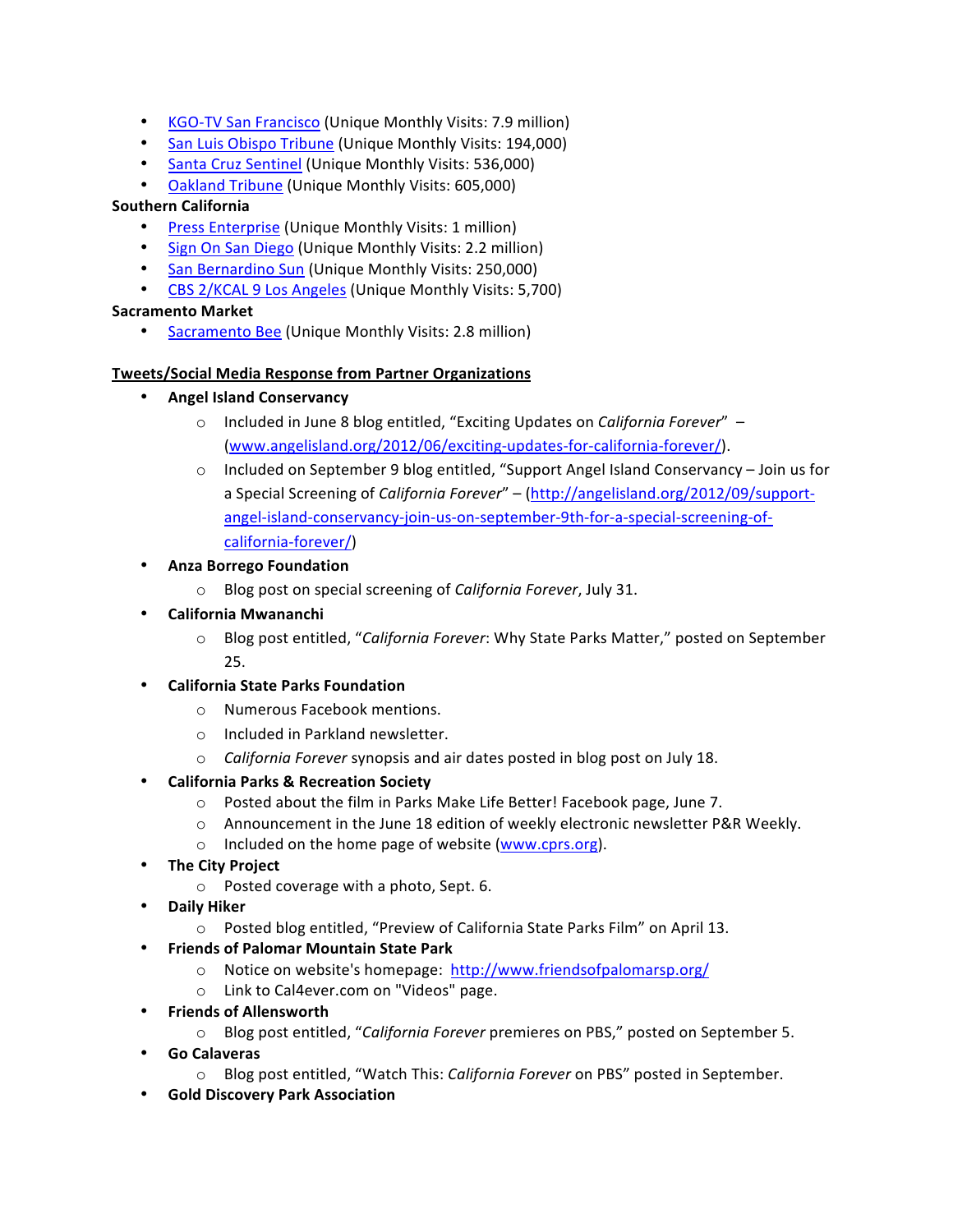- $\circ$  Posted film synopsis to website in September.
- **Humboldt County Convention**
	- o Posted photos and videos on webpage (www.redwoods.info)
- **History, Los Angeles County** 
	- Blog post entitled, "*California Forever* on PBS Our State Parks," posted on August 25.
- **Save the Redwoods League** 
	- o Posted listing of *California Forever* special screenings on website in September.
- **Sierra Club of SF Bay Area** 
	- $\circ$  Secured organization's promotional support of *California Forever* and a tweet about the film on August 14
- **Redding.com**
	- $\circ$  Blog post entitled, "California Forever: Why State Parks Matter," posted on September 25.
- **Whole Life Times**
	- $\circ$  Facebook posting with link to Cal4ever.com.
- **Yosemite News**
	- o Blog post on *California Forever* on September 12.

# **Activities**

- Drafted public relations plan
- Developed social media framework and recommendations
- Develop recommended metrics for ROI
- Developed and delivered key messages
- Completed press kit materials overview, fact sheet, long and short bios for David and Sally
- Drafted and distributed long lead press release via media lists and Business Wire
- Drafted and distributed short lead press release via media lists and Business Wire
- Edited press releases for Business Wire distribution on 9/10
- Distributed screeners and press kits to top tier media
- Drafted and distributed tailored pitch letters
- Edited and submitted opinion piece and side bar to newspapers and media outlets across California
- Conducted media outreach
- Developed targeted long lead and short lead media lists for CA, OR and National media
- Compiled and delivered Biz Wire reports to client
- Secured, coordinated interviews and prepared briefing documents for all interviews
- Updated press release and press materials with new air dates and markets as needed
- Posted event information to online calendars for Culver City, SDNHM, Cal Academy and Marin screenings
- Distributed updated press release to Dallas and Boston papers
- Distributed press release and air dates through Tribune Media Services. Tribune Media Services provides television listings to newspapers and electronic media around the world
- Reviewed *California Forever* website and provided recommendations on content, layout, screen shots and behind-the-scenes photos needed for website and social media platforms
- Researched NGO organizations for outreach and third party endorsements and created database